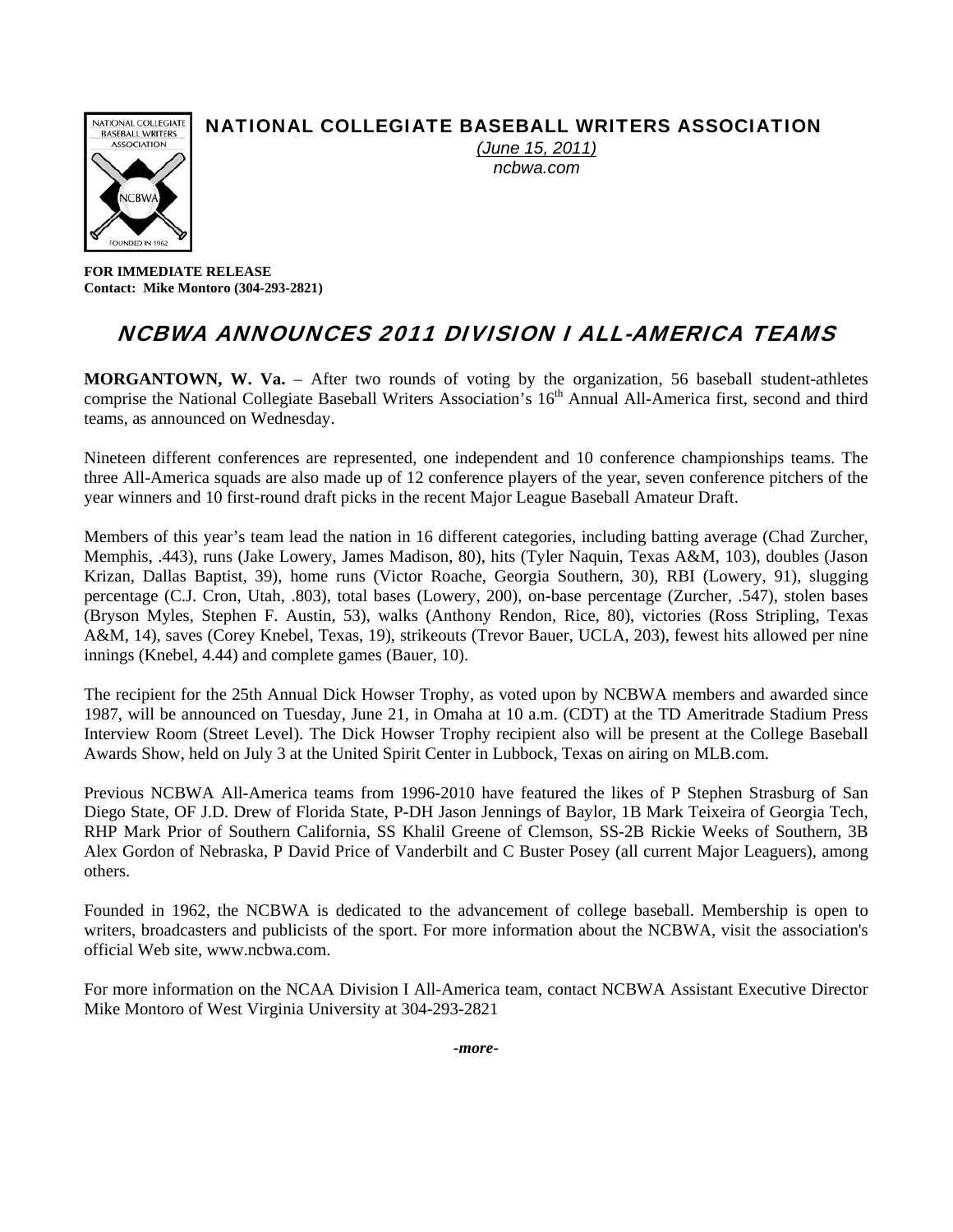# 2011 NCBWA Division I All-America Team

### **FIRST TEAM** *(Statistics Through June 15)*

|     | Pos. Name, School, Class                         | Ava. | G                     | AB  | R  | н                                    | 2B 3B HR      | <b>RBIS</b> | ВB | S0 | <b>SB/SBA</b> |
|-----|--------------------------------------------------|------|-----------------------|-----|----|--------------------------------------|---------------|-------------|----|----|---------------|
|     | *Chris O'Brien, Wichita State, Sr.               | .410 | 65                    | 244 | 56 | 100                                  | $25 - 1 - 10$ | 70          | 40 | 18 | 1/1           |
| 1B  | *C.J. Cron, Utah Jr.                             | .434 | 49                    | 198 | 51 | 86                                   | $26 - 1 - 15$ | 59          | 31 | 21 | 14/14         |
| 2B  | Ross Heffley, Western Carolina, Sr.              | .419 | 53                    | 229 | 52 | 96                                   | 18-2-11       | 65          | 30 | 22 | 3/5           |
| 3B  | Matt Leeds, College of Charleston, Jr.           | .345 | 60                    | 232 | 66 | 80                                   | 18-2-18       | 80          | 39 | 61 | 8/9           |
| SS  | David Herbek, James Madison, Sr.                 | .362 | 61                    | 229 | 56 | 83                                   | $20 - 3 - 15$ | 76          | 24 | 30 | 13/17         |
| OF  | Jason Krizan, Dallas Baptist, Sr.                | .413 | 62                    | 247 | 63 | 102                                  | $39-1-10$     | 81          | 42 | 23 | 13/17         |
| 0F  | *Victor Roache, Georgia Southern, So.            | .326 | 62                    | 230 | 58 | 75                                   | $10 - 2 - 30$ | 84          | 37 | 42 | 3/7           |
| 0F  | *George Springer, Connecticut, Jr.               | .343 | 66                    | 245 | 61 | 84                                   | $23 - 3 - 12$ | 77          | 36 | 40 | 31/38         |
| DH. | Brad Zebedis, Presbyterian, So.                  | .425 | 56                    | 212 | 47 | 90                                   | $23-0-13$     | 57          | 16 | 22 | 1/2           |
| UT  | "Danny Hultzen, Virginia, Jr.                    | .320 | 40                    | 125 | 18 | 40                                   | $10 - 2 - 1$  | 35          | 16 | 11 | 6/7           |
|     | 122 140 FDA 14 Apr 14 CC $\alpha$ CV $\alpha$ CC |      | <u>. וורד חור חחר</u> |     |    | $25.0$ 10 $\sqrt{20}$ 10 $\sqrt{21}$ |               |             |    |    |               |

12-3, 1.49 ERA, 16 App, 16 GS, 0 SV, 0 CG, 108.2 IP, 72H, 26R, 18ER, 20BB, 151K

|     | Pos. Name School                                   | W-L    | ERA  | <b>APP</b> | GS | CG | - SV     | IP    |    |            | ER | BB. | S0  |
|-----|----------------------------------------------------|--------|------|------------|----|----|----------|-------|----|------------|----|-----|-----|
| SP. | <sup>^</sup> Trevor Bauer, UCLA, Jr.               | 13-2   | 1.25 | 16         | 16 | 10 | $\Omega$ | 132.6 | 73 | 22         | 19 | 36  | 203 |
| SP. | <sup>^</sup> Taylor Jungmann, Texas, Jr.           | $13-2$ | 1.38 | 18         |    | b. | $\Omega$ | 136.2 | 78 |            |    | 32  | 123 |
| SP. | Sean Gilmartin, Florida State, Jr.                 | $12-2$ | 2.09 | 18         |    |    | 0        | 120.1 | 92 | 41         | 28 |     | 130 |
| SP. | <sup>^</sup> Matt Barnes, Connecticut, Jr.         | $11-5$ | 1.93 | 17         |    |    | $\Omega$ | 121.0 | 79 | 33         | 26 | 33  | 117 |
| SP. | <sup>^</sup> Greg Gonzales, Fresno State, Sr. 11-1 |        | 1.79 | 16         | 16 |    |          | 105.1 | 76 | 33         |    | 28  | 124 |
| RP. | Branden Kline, Virginia So.                        | 4-1    | 2.15 | 30         | 0  |    | 17       | 372   |    | 12         |    | 18  | 49  |
| RP. | James Allen, Kansas State, Jr.                     | 3-1    | 1.35 | 29         | 0  |    | 17       | 40.O  | 25 | $\sqrt{2}$ |    |     | 45  |
| RP. | Corey Knebel, Texas, Fr.                           | 3-2    | 1 15 | 37         | 0  |    | 19       | 54.2  |    |            |    |     | 60  |

|              | <b>SECOND TEAM</b>                                                          |      |    |     |    |    |               |             |    |     |               |
|--------------|-----------------------------------------------------------------------------|------|----|-----|----|----|---------------|-------------|----|-----|---------------|
|              | Pos. Name, School, Class                                                    | Avg. | G  | AB  | R  | н  | 2B 3B HR      | <b>RBIS</b> | ВB | SO. | <b>SB/SBA</b> |
| $\mathsf{C}$ | *Jake Lowery, James Madison, Jr.                                            | .359 | 61 | 251 | 80 | 90 | $22 - 8 - 24$ | 91          | 38 | 47  | 9/12          |
| 1B           | *Adam Brett Walker, Jacksonville, So.                                       | .411 | 61 | 241 | 65 | 99 | $23 - 2 - 13$ | 75          | 34 | 63  | 14/14         |
| 2B           | Tommy La Stella, Coastal Carolina, Jr.                                      | .398 | 61 | 231 | 59 | 92 | $15 - 4 - 14$ | 70          | 32 | 36  | 13/15         |
| 3B           | Jacob Tanis, Mercer, Jr.                                                    | .350 | 59 | 237 | 61 | 83 | $17 - 0 - 15$ | 75          | 35 | 30  | 6/8           |
| SS.          | *Brad Miller, Clemson, Jr.                                                  | .395 | 56 | 195 | 53 | 77 | $11 - 3 - 5$  | 50          | 40 | 34  | 21/26         |
| 0F           | Mikie Mahtook, LSU, Jr.                                                     | .383 | 56 | 196 | 61 | 75 | $12 - 5 - 14$ | 56          | 41 | 32  | 29/38         |
| OF.          | Trever Adams, Creighton, Sr.                                                | .387 | 61 | 230 | 46 | 89 | $14 - 4 - 14$ | 57          | 28 | 41  | 15/18         |
| 0F           | Daniel Aldrich, College of Charleston, Fr. .347                             |      | 59 | 222 | 43 | 77 | $17-2-22$     | 73          | 18 | 59  | 1/1           |
| DH           | Anthony Rendon, Rice, Jr.                                                   | .327 | 63 | 214 | 58 | 70 | $20 - 2 - 6$  | 37          | 80 | 33  | 13/18         |
| UT           | Tyler Pill, Cal State Fullerton, Jr.                                        | .323 | 49 | 155 | 25 | 50 | $11 - 2 - 1$  | 30          | 27 | 23  | 3/7           |
|              | 7-1, 2.28 ERA, 17 App, 15 GS, 1CG, 0 SV, 98.2IP, 77H, 46R, 25ER, 22BB, 110K |      |    |     |    |    |               |             |    |     |               |

|     | Pos. Name School                             | W-L    | ERA  | <b>APP</b> | GS | CG | -SV          | IP    |     |     | ER | BB | S0  |
|-----|----------------------------------------------|--------|------|------------|----|----|--------------|-------|-----|-----|----|----|-----|
| SP. | <sup>^</sup> Grayson Garvin, Vanderbilt, Jr. | $13-1$ | 2.36 |            |    |    | $\mathbf{0}$ | 106.2 | 93  | 35  | 28 | 24 | 92  |
| SP. | Will Roberts, Virginia, Sr.                  | 11-1   | 1.58 | 17         | 16 |    | 0            | 102.1 |     |     | 18 | 13 | 91  |
| SP. | Michael Roth, South Carolina, Jr.            | $13-3$ | 1.02 | 18         |    |    | 0            | 123.0 | 95  | 29  | 14 | 32 | 95  |
| SP. | Nick Tropeano, Stony Brook, Jr.              | 12-1   | 1.84 | 14         | 14 | 4  | $\Omega$     | 93.0  | 63  | -23 | 19 | 24 | 119 |
| SP. | ^Tyler Ray, Troy, Jr.                        | 12-0   | 2.34 | 16         | 16 |    | 0            | 116.2 | 103 | 35  | 31 | 16 | 69  |
| RP. | Matt Price, South Carolina, Fr.              | 5-3    | 2.16 | 31         | 0  |    | 18           | 50    | 36  | -12 | 12 | 15 | 67  |
| RP. | Kevin Vance, Connecticut, Jr.                | 1-0    | 2.12 | 27         | 0  |    | 13           | 29.2  | 14  |     |    |    | 31  |
| RP. | Kevin Quackenbush, USF, So.                  | 1-2    | N.81 | 28         | 0  |    | 12           | 331   | 14  | h   |    |    | 45  |

*-more-*